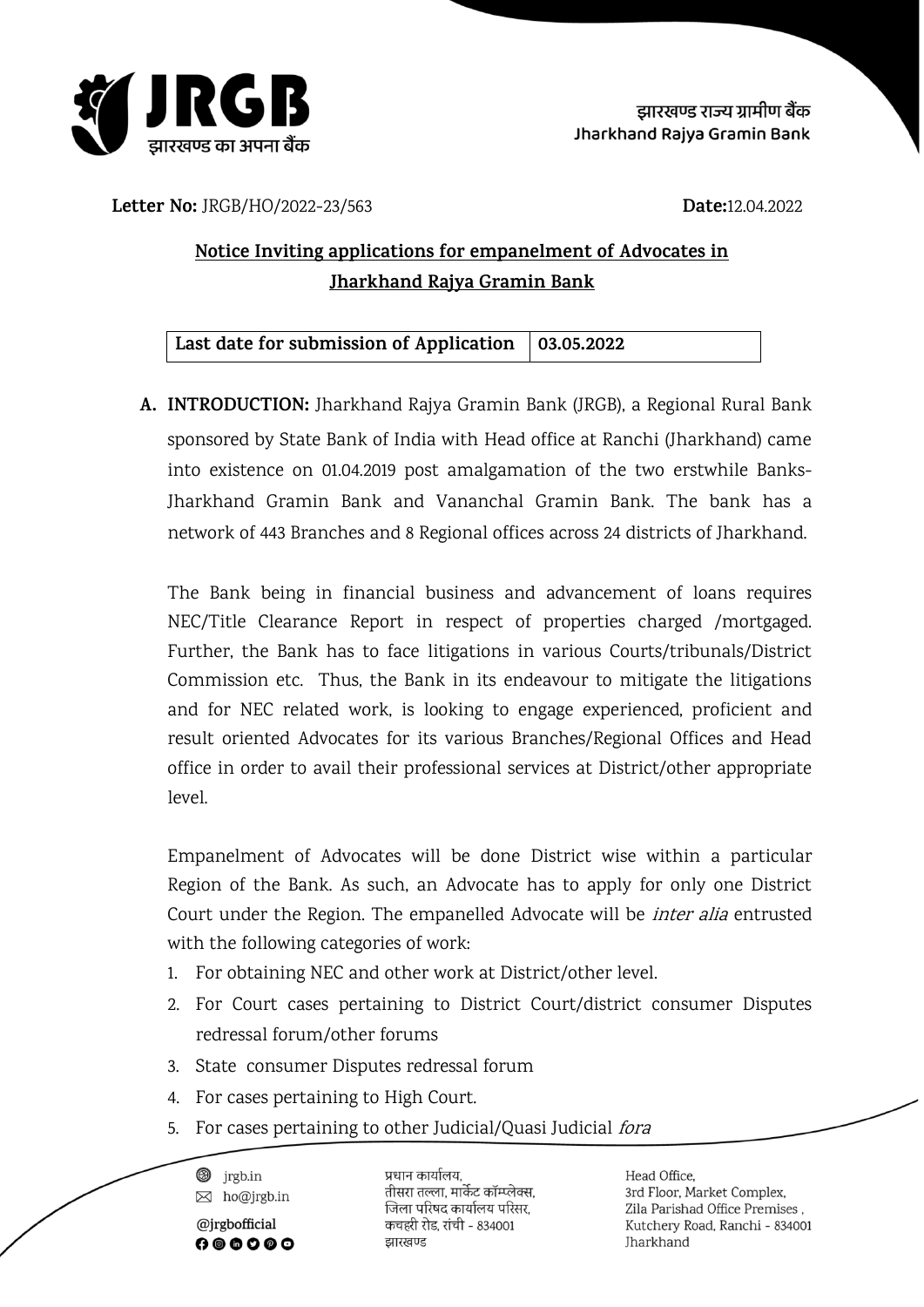#### **B. ELIGIBILITY/CRITERIA FOR EMPANELMENT:**

#### **1. Qualifications-**

#### **Essential**

- i. The Advocate shall possess a degree in law from university recognised by the Bar Council of India and enrolled with the respective Bar Council of State.
- ii. The Advocate shall have a minimum 5 years of standing practice at the Bar.
- iii. The applicant should be a practicing Advocate in the Court placed in the region for which he/she is applying.
- iv. The Advocate should have expertise in-
	- Documentation, title search, Banking Laws
	- Recovery litigation before Courts including SARFAESI Act
	- Consumer forum cases
	- Criminal Complaints, Complaints U/s 138 of NI Act.
	- Service matter in reference to Banking Sector for High Court Cases (applicable for High Court Advocates only).
- v. The advocate should be of undoubted legal acumen and unblemished integrity and not been depanelled from any other Bank/Financial institution.

#### **Desirable**

- i. Length of practice and specialization in the area of law beneficial to the Bank.
- ii. Empanelment with other Banks including erstwhile Banks/FIs/PSUs/Central/State Governments, etc.
- iii. Proper and adequate infrastructure such as Land Line phone, independent office space, internet connection, number of junior advocates attached, clerks, etc.

#### **C. FORMAT AND SUBMISSION OF APPLICATION:**

The willing Advocates who meet the aforesaid criteria and agree to abide by the terms and conditions contained herein should furnish information as per Annexure-B of this advertisement. Applicant should comprehensively describe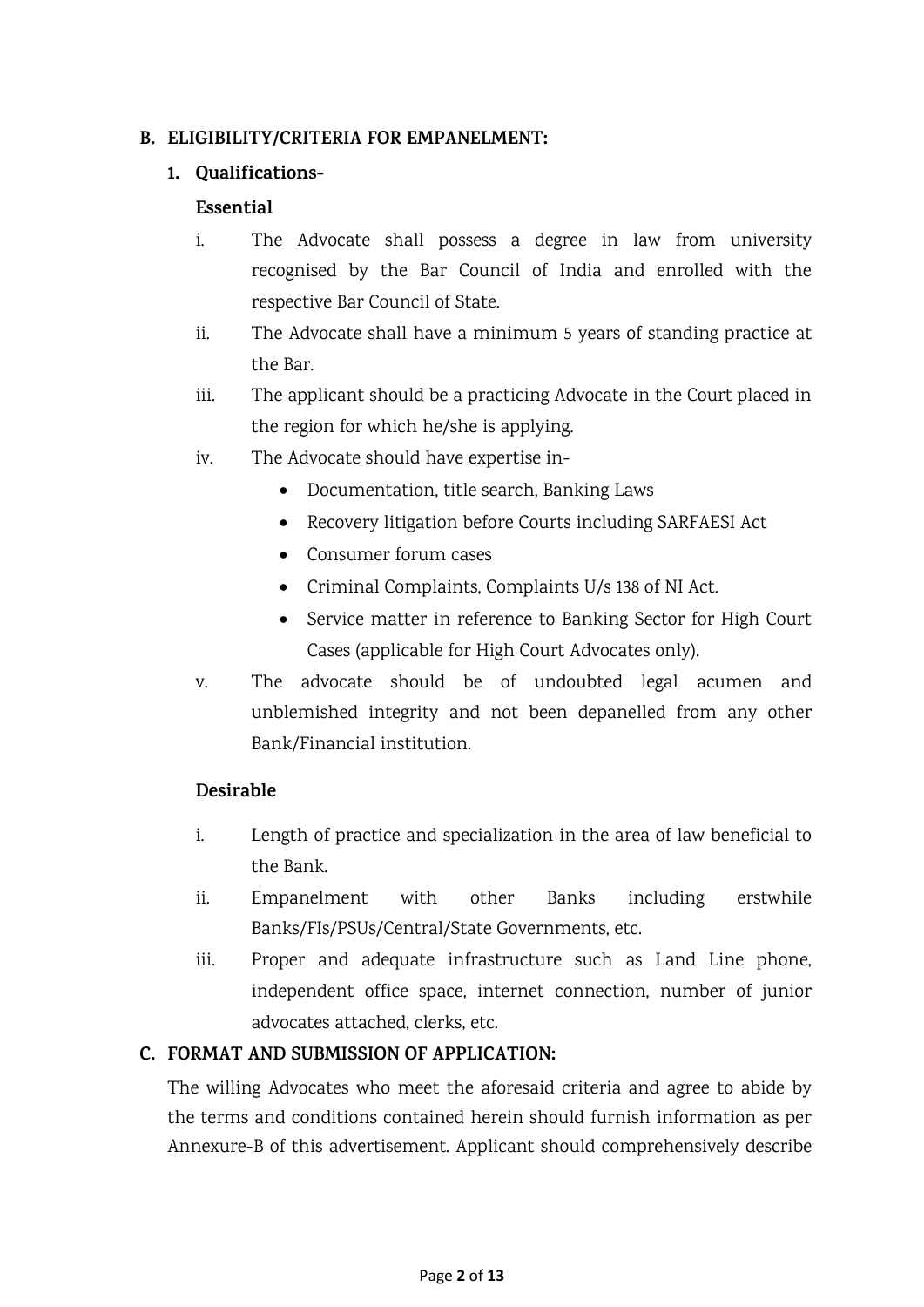his/her experience. Any additional detail which may desire to provide, be sent as an annexure along with the application.

The application strictly in the aforesaid format should be typed on A4 size paper, securely bound with all the enclosures mentioned therein in serial order. All pages of the application should bear the signature and rubber stamp of the applicant. Any interlineations, erases or overwriting shall be valid only if the applicant signs and authenticates them.

The duly filled application form along with self attested copy of the requisite documents should be sent in 3 copies (1 original +2 self attested photocopies) sealed envelope super scribed as: **"Application for empanelment in Bank's Panel of Advocates"** by post/hand delivery under acknowledgement to the concerned Regional office (listed in Annexure-A) of the area where the Advocate practices, so as to reach the concerned office on or before **03.05.2022**. Please note that any other mode of application will not be entertained.

It is advisable that the applicant should send his /her application within the time line.

Applications received after the specified date i.e. **03.05.2022** will not be entertained at all. Request for extension of date for submission of application will not be entertained. However, the Bank at its discretion may extend the deadline if felt necessary, which will be notified on the Bank's website.

#### **D. PROCEDURE FOR EMPANELMENT:**

- i. The application received by the specified date will be scrutinized by the respective Regional Offices to determine if they meet eligibility criteria/terms and conditions mentioned in this advertisement including its subsequent amendment(s), if any, and whether the applications are complete in all respects. Applications relating to High Court shall be sent directly to the Head office.
- ii. On scrutiny, any application not found in desired format/not supported with copy of self attested documents/illegible/incomplete/not containing clear information, or failing to fulfil the relevant requirements, will be rejected for further evaluation process at the sole discretion of the Bank.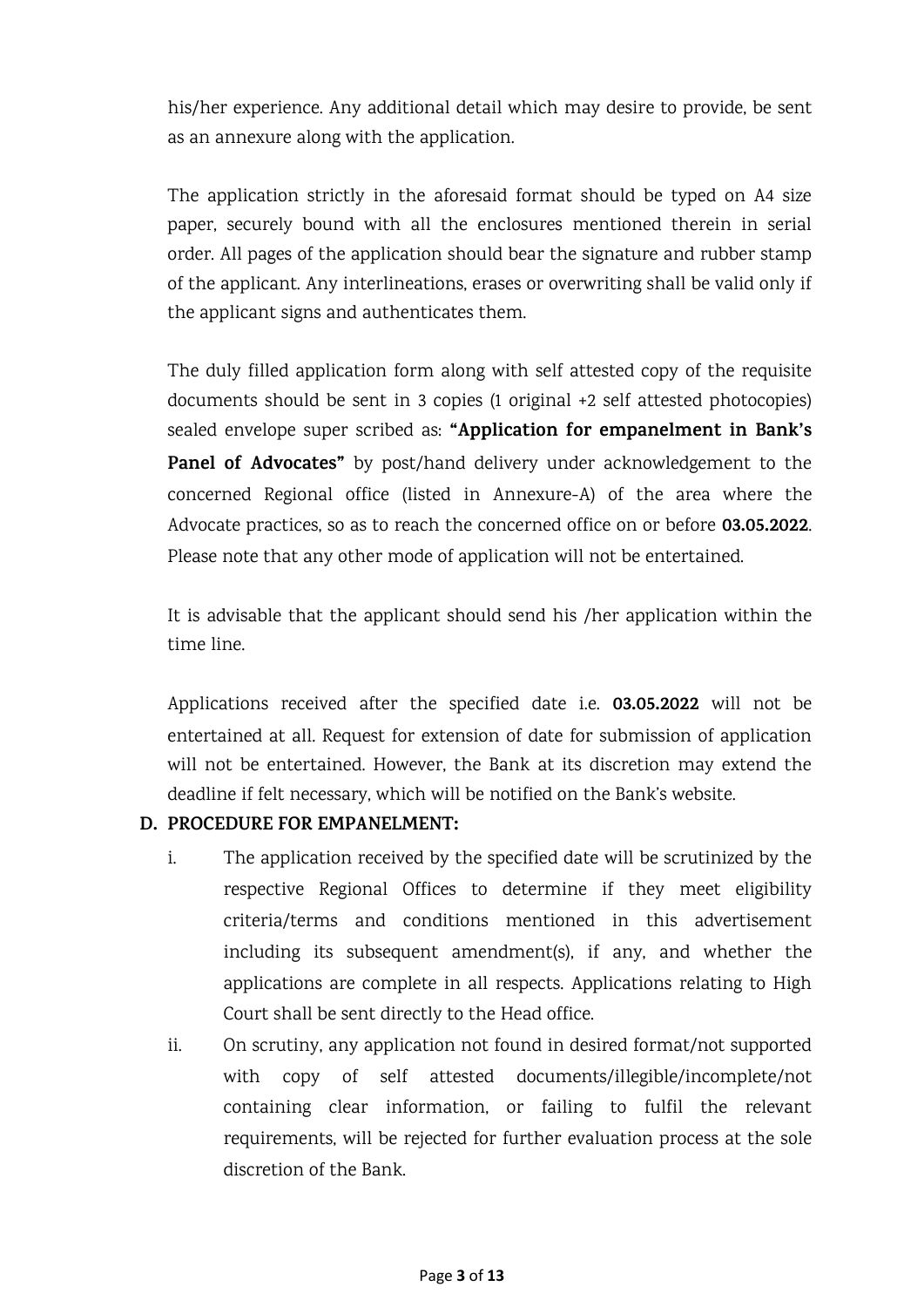- iii. The applications will be scrutinized by the Bank purely on merit and after conducting due diligence, the applications which are complete in all aspects and in conformity with the requirements of the Bank as per the Policy, shall be considered.
- iv. Only those applicants will be informed by the Bank whose applications are shortlisted for empanelment. The applicants who are not shortlisted for empanelment will not be informed by the Bank. Further, such applicants will not be provided with information about comparative position of their applications with that of others.
- v. Empanelment shall be at the sole and absolute discretion of the Bank and mere application for empanelment would not confer any right for empanelment and no correspondence whatsoever from the applicants will be entertained as to the fate of empanelment.
- vi. The Bank reserves the right, at any time, to waive any of the requirements of this request for empanelment if it is deemed in the interest of the Bank.
- vii. Bank reserves its right to limit number of Advocates to be empanelled for any/all district. It is at the sole discretion of the Bank to empanel any number of Advocates as per its requirement.
- viii. If deemed necessary, the Bank may seek clarifications on any aspect of application from the applicant. The Bank may also make enquiries to verify the past performance of the applicant.
- ix. While considering the applications, preference (subject to Bank's Policy) may be given to the Advocates who were previously empanelled in the erstwhile Banks i.e. Jharkhand Gramin Bank and Vananchal Gramin Bank.
- x. Empanelment with other Banks/FIs/PSUs/central/State Government, etc. may be an added advantage. Further, the advocate should not have been black-listed/removed from panel by any organisation.
- xi. The Bank at its sole discretion, if required, may call the applicant for interaction/presentation before the Appropriate Authority before short listing. The applicants will have to bear their own costs for such interaction/presentation. The Bank's decision in this regard will be final.

#### **E. TENURE OF EMPANELMENT:**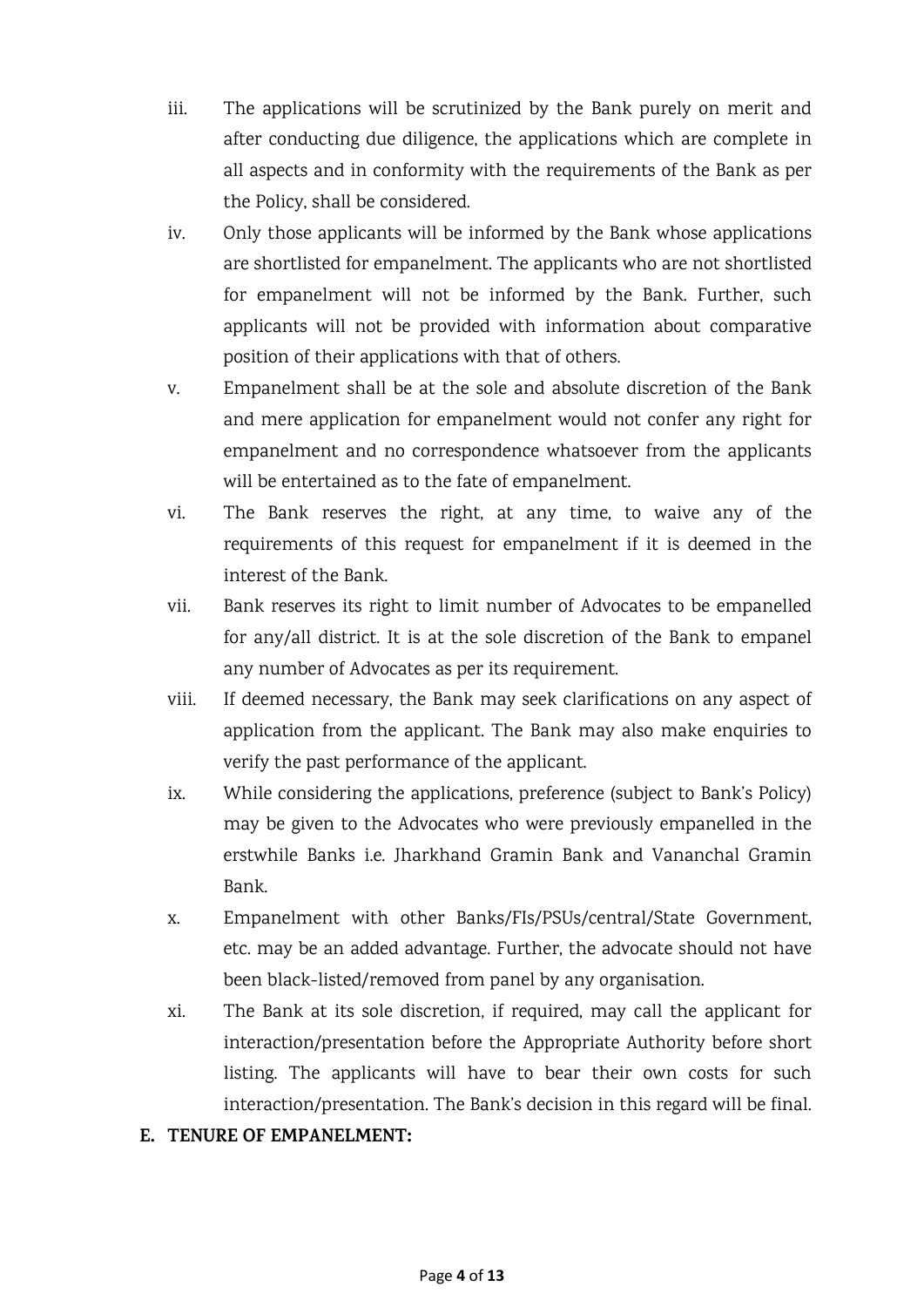- i. The initial empanelment of the Advocate(s) will be for a period of three years subject to annual review of their performance by the Bank and accordingly the same may be renewed from time to time.
- ii. In case any court matter is pending with any panel advocate for disposal by any Court and his term is not renewed, Advocate concern should handle the said court matter till the disposal by the respective Court or withdrawn by the Bank for entrusting to other advocate and return the case file to Bank.
- iii. Bank reserves the right to terminate the empanelment of any Advocate at any time without assigning any reason.

# **F. DUTIES AND RESPONSIBILITIES OF PANEL ADVOCATES IN RESPECT OF LITIGATION:**

- i. Appearing before various courts/Tribunals/District Commission etc. in respect of cases filed by and against the Bank as and when entrusted with the said case and plead on behalf of Bank protecting the interest of the Bank.
- ii. Intimate the day to day progress of the matter to the concerned office of the Bank.
- iii. Not to seek adjournments without any valid and cogent reasons.
- iv. Not to make any submission before the Court without prior instructions from the concerned office of the Bank.
- v. Not to appear either directly or through juniors/assistant advocates against the Bank.
- vi. Providing opinion (written/oral) on certain issues which are referred to them by the Bank.
- vii. Assisting the Bank in lodging FIR and other criminal matters whenever entrusted to them.
- viii. Attend to any other legal work whenever entrusted to them.

# **G. DUTIES AND RESPONSIBILITIES OF PANEL ADVOCATES IN RESPECT OF SCRUTINY OF TITLE:**

i. The panel Advocate should undertake the job for search relating to encumbrance etc. of the property only after receipt of a communication from the concerned branch/office of the Bank.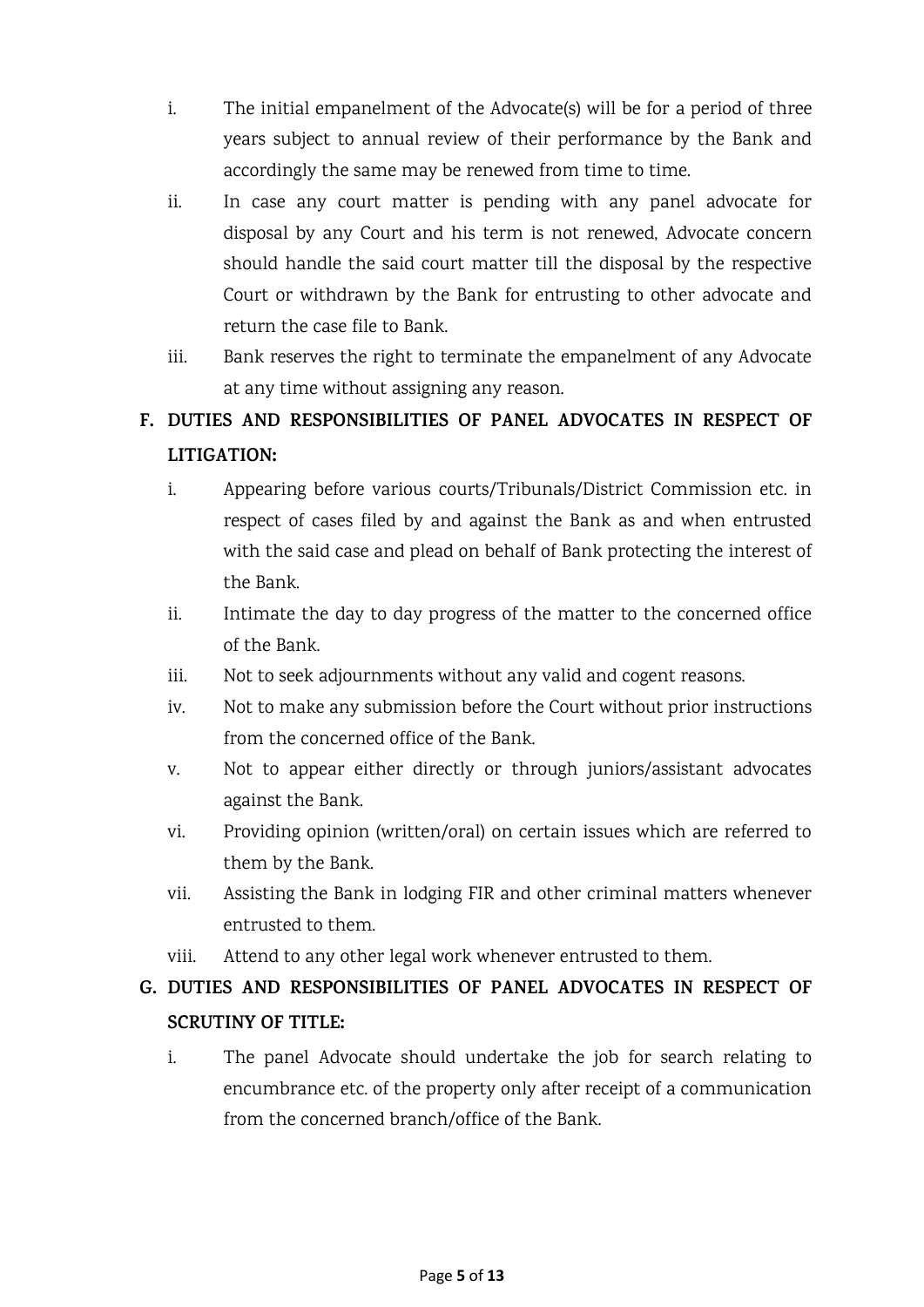- ii. The Panel Advocate should not accept Non Encumbrance Certificate from the customer for the purpose of availing loan from the Bank instead should obtain non encumbrance certificate on his own.
- iii. The panel Advocate should verify the "Title Documents" in original before submitting his/her report to the concerned branch/office of the Bank.
- iv. The Panel Advocate should submit to the concerned branch/office of the Bank, the original receipts of deposit of "Fee for Search" in the Sub-Registrar office/Tehsil etc. along with his report.
- v. The Panel Advocate should point out any defect(s), whether legal or otherwise, in the "Title Documents" which is prima facie apparent/manifest.
- vi. The panel Advocate should himself verify the Registration records and revenue records of the property offered as security.
- vii. The panel Advocate should inform the Bank regarding pendency of any litigation concerning the property, if it comes to his/her knowledge at the time of search or at any time subsequent to furnishing the search report.
- viii. Panel advocate should not collect the fee for title scrutiny from the customers directly and should collect through Bank's branch only.
- ix. During the scrutiny in case, any further documents are required, the same to be intimated to the Bank and the same to be collected from the Bank's branch only.
- x. Title scrutiny report should be submitted to Bank's branch only but not to the customer/borrower.
- xi. The Advocates are required to submit genuineness certificate duly supported by certified copy of title deeds.

#### **H. GENERAL TERMS AND CONDITIONS:**

- i. Application for empanelment does not confer any right/assurance whatsoever, to an applicant that he/she will be empanelled on the Bank's Panel.
- ii. The Bank reserves its rights to modify any part of this advertisement at any time till the last date for receipt of application. Such change(s)/modification(s), if any, may be in the form of an addendum/corrigendum and will be uploaded on Bank's website. All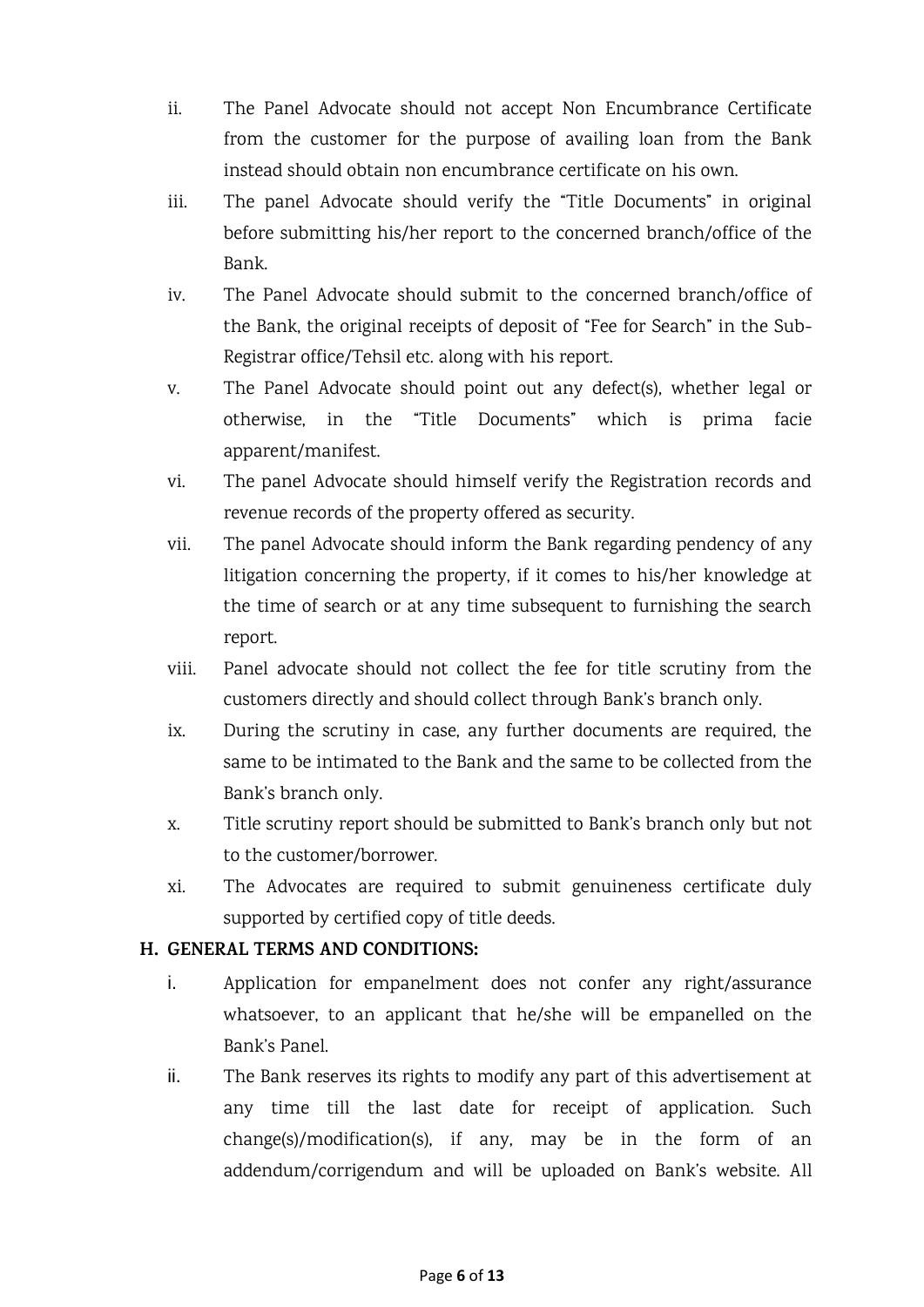such change(s) will automatically become part of this advertisement and be binding on all applicants. Interested applicants are advised to regularly refer the Bank's website.

- iii. Approval in Bank's panel of Advocates does not amount to an appointment or right for an appointment and Bank is free to engage any Advocate of his choice and the empanelled Advocate cannot claim to be entrusted with Bank's Work.
- iv. The Advocates empanelled shall maintain absolute secrecy and confidentiality about the cases of the Bank and other matters entrusted to them.
- v. The empanelled Advocate has to accept all the work assigned to him/her and he/she cannot refuse to accept any assignment entrusted to him/her. Refusal by any Advocate to accept any work otherwise than on the ground of conflict of interest, may entail removal of such advocate from Bank's panel.
- vi. Wilful misrepresentation of any fact in the application will lead to the disqualification of the applicant without prejudice to other legal actions that Bank may take.
- vii. Bank reserves the right to accept or reject any application received without assigning any reason thereof whatsoever shall arise from the application process.
- viii. Any efforts on the part of applicant to influence empanelment process may result in rejection of the application.
- ix. Bank will not be responsible for non-receipt of applications within the specified date due to any reason including postal delays or holidays in between.
- x. Bank shall have the right to cancel the empanelment process itself at any time, without thereby incurring any liabilities to the affected applicants.
- xi. Submission of application is evidence of an applicant's consent to comply with the terms and conditions of empanelment process. If an applicant/Advocate fails to comply with any of the aforementioned terms and conditions, his application/empanelment may be summarily rejected.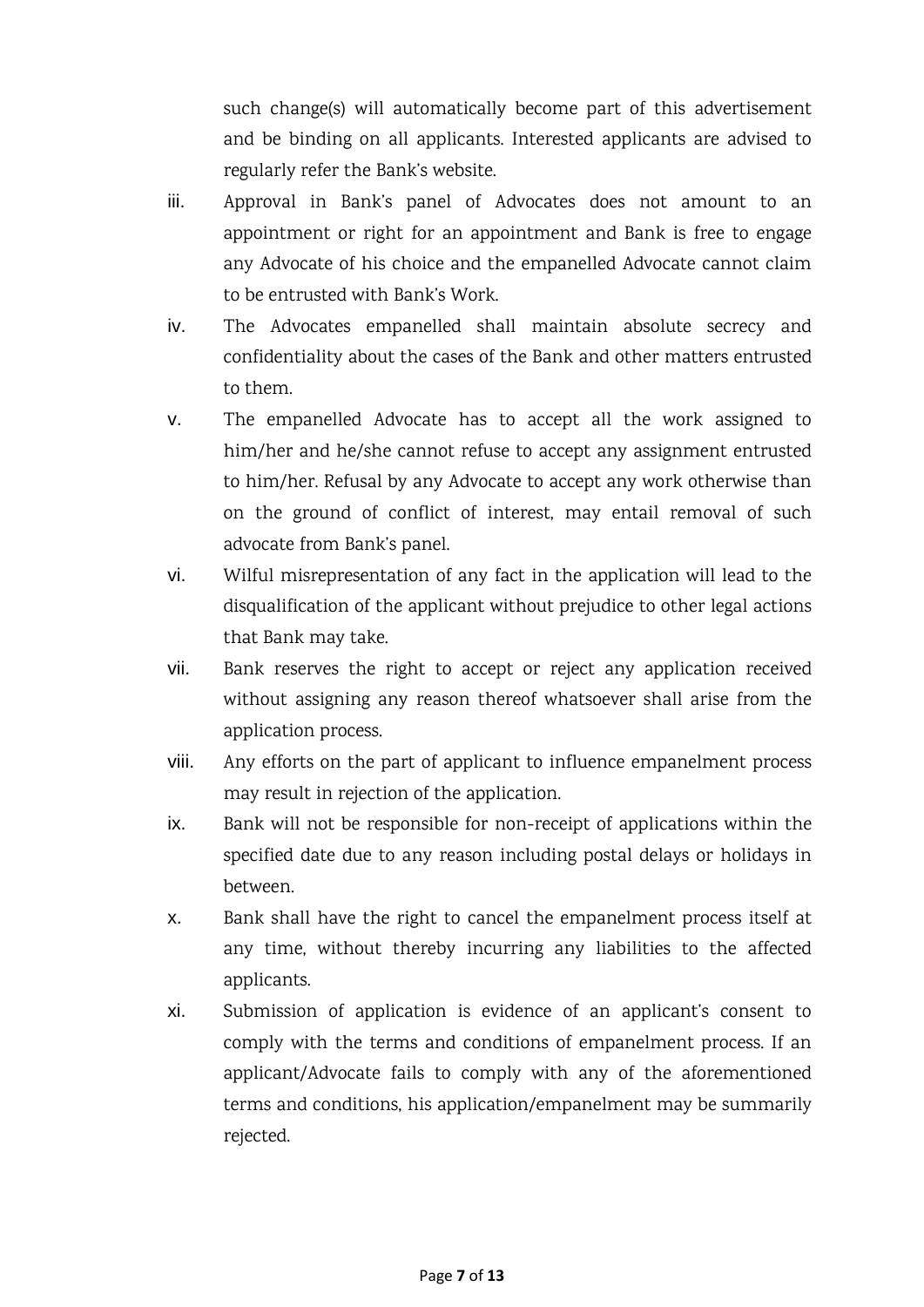#### **I. FEE STRUCTURE:**

The schedule of fees and charges payable to Advocates shall be as per Bank's extant guidelines issued from time to time.

#### **J. DISCLAIMER:**

Bank is not committed either contractually or in any other way to the applicants whose applications are accepted. The issue of this request for Application does not commit or otherwise oblige Bank to proceed with any part or steps of the process.

**Note:** 

- **1. The bank reserves the right to reject any application for empanelment without obligation.**
- **2. Any notice published in the official website of the Bank i.e. [www.jrgb.in](http://www.jrgb.in/) shall be deemed to be a valid notice for all purposes.**
- **3. All disputes are subject to Ranchi Jurisdiction only.**

**s/d** General Manager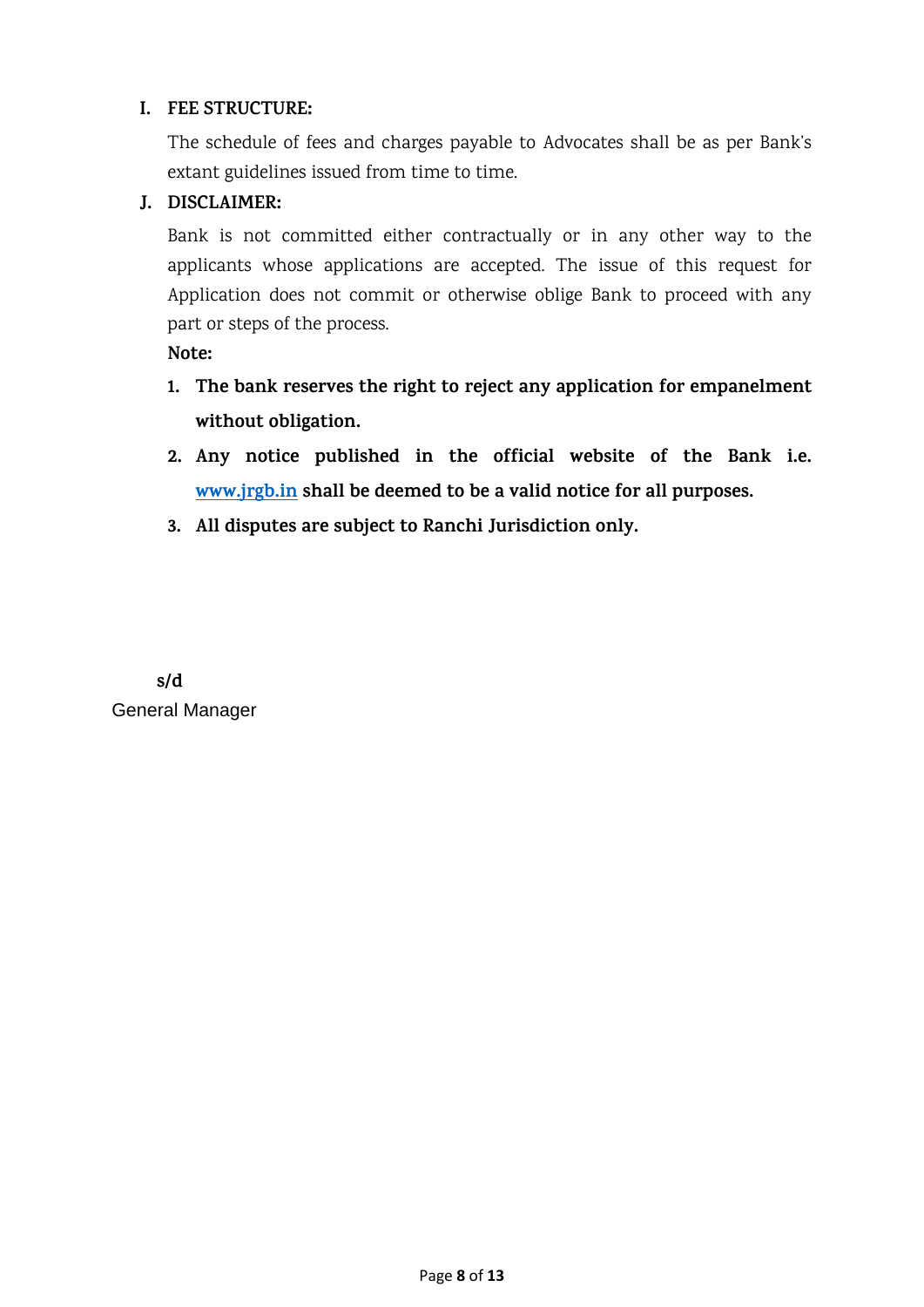### Annexure-A

# **Address of Regional Offices and Head office for Submission of Application**

|                          | <b>CONTACT</b>            |                                                                                                                                                                                                                     | <b>DISTRICTS</b>                                |
|--------------------------|---------------------------|---------------------------------------------------------------------------------------------------------------------------------------------------------------------------------------------------------------------|-------------------------------------------------|
| <b>REGION</b>            | NO.                       | <b>ADDRESS</b>                                                                                                                                                                                                      | <b>COVERED</b>                                  |
| RANCHI (I)               | 7643991504                | JHARKHAND RAJYA GRAMIN<br>BANK,<br>REGIONAL<br>OFFICE-I.<br>SAMRIDHI<br>COMPLEX, FIRST FLOOR, SOUTH OFFICE<br>PARA, NEAR ST. XAVIER SCHOOL,<br>DORANDA,<br>RANCHI-834002<br>(JHARKHAND)<br>E-MAIL- roranchi@jrgb.in | RANCHI & KHUNTI                                 |
| SINGHBHUM(I<br>I)        | 8271740579                | JHARKHAND RAJYA GRAMIN BANK,<br>REGIONAL OFFICE-II, 2ND FLOOR,<br>ARCHANA TOWER, DIMNA ROAD<br>MANGO, JAMSHEDPUR, EAST<br>SINGHBHUM -831012 (JHARKHAND)<br>E-MAIL- rosinghbhum@jrgb.in                              | WEST SINGHBHUM.<br>EAST SINGHBHUM,<br>SARAIKELA |
| <b>GUMLA (III)</b>       | 8210295492<br>/9334972560 | JHARKHAND RAJYA GRAMIN BANK,<br>REGIONAL OFFICE-III, JASHPUR ROAD,<br>BADAIK MOHALA, GUMLA -835207,<br>(JHARKHAND)<br>E-MAIL- rogumla@jrgb.in                                                                       | GUMLA,<br>LOHARDAGA,<br>LATEHAR, SIMDEGA        |
| PALAMU (IV)              | 9334915168                | JHARKHAND RAJYA GRAMIN BANK,<br>REGIONAL OFFICE-IV, CHURCH ROAD,<br>DALTONGANJ.<br>PALAMAU-822101 (JHARKHAND),<br>E-MAIL - ropalamu@jrgb.in                                                                         | PALAMU & GARHWA                                 |
| <b>HAZARIBAGH</b><br>(V) | 7643991118                | JHARKHAND RAJYA GRAMIN BANK,<br>REGIONAL OFFICE-V, GURU BABBAN<br>COMPLEX, SHIV MANDIR CHOWK,<br>KORRA, DIST. - HAZARIBAGH-825301,<br>(JHARKHAND)<br>E-MAIL- rohazaribagh@jrgb.in                                   | HAZARIBAGH,<br>KODERMA, CHATRA,<br>RAMGARH      |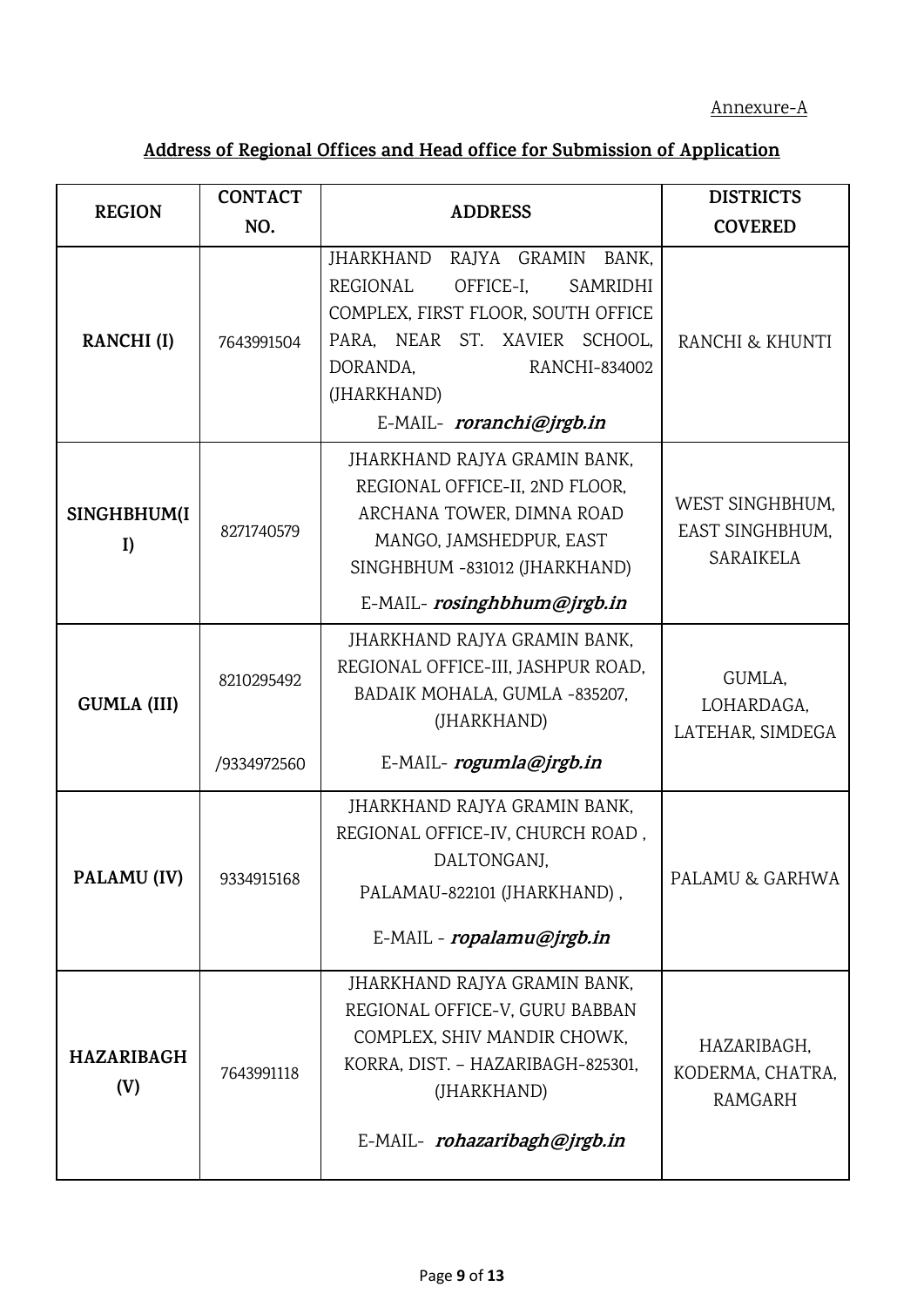| <b>REGION</b>                                                                                                                                                                 | <b>CONTACT</b><br>NO. | <b>ADDRESS</b>                                                                                                                                                                    | <b>DISTRICTS</b><br><b>COVERED</b> |
|-------------------------------------------------------------------------------------------------------------------------------------------------------------------------------|-----------------------|-----------------------------------------------------------------------------------------------------------------------------------------------------------------------------------|------------------------------------|
| GIRIDIH (VI)                                                                                                                                                                  | 8252913112            | JHARKHAND RAJYA GRAMIN BANK,<br>REGIONAL OFFICE-VI, NEAR<br>VISHWANATH TEMPLE, BARGANDA,<br>GIRIDIH -815301 (JHARKHAND)<br>E-MAIL-rogiridih@jrgb.in                               | GIRIDIH, BOKARO,<br><b>DHANBAD</b> |
| <b>DEOGHAR</b><br>(VII)                                                                                                                                                       | 8252913156            | JHARKHAND RAJYA GRAMIN BANK,<br>REGIONAL OFFICE-VII, PANDIT<br>SUNDARLAL MISHRA ROAD NEAR<br>D.A.V SCHOOL CASTER TOWN,<br>DEOGHAR-814112 (JHARKHAND),<br>E-MAIL-rodeoghar@jrgb.in | DEOGHAR, DUMKA,<br>JAMTARA         |
| JHARKHAND RAJYA GRAMIN BANK,<br>REGIONAL OFFICE-VIII, GULZARBAGH,<br>GODDA-814133(JHARKHAND)<br><b>GODDA (VIII)</b><br>9835923421<br>(JHARKHAND), E-MAIL -<br>rogodda@jrgb.in |                       | GODDA, PAKUR,<br>SAHIBGANJ                                                                                                                                                        |                                    |

### **Address of Head Office**

Jharkhand Rajya Gramin Bank, Head Office, 3rd floor Market Complex, Zila Parishad office Premises, Kutchery Road, Ranchi-834001 Contact No:9262896919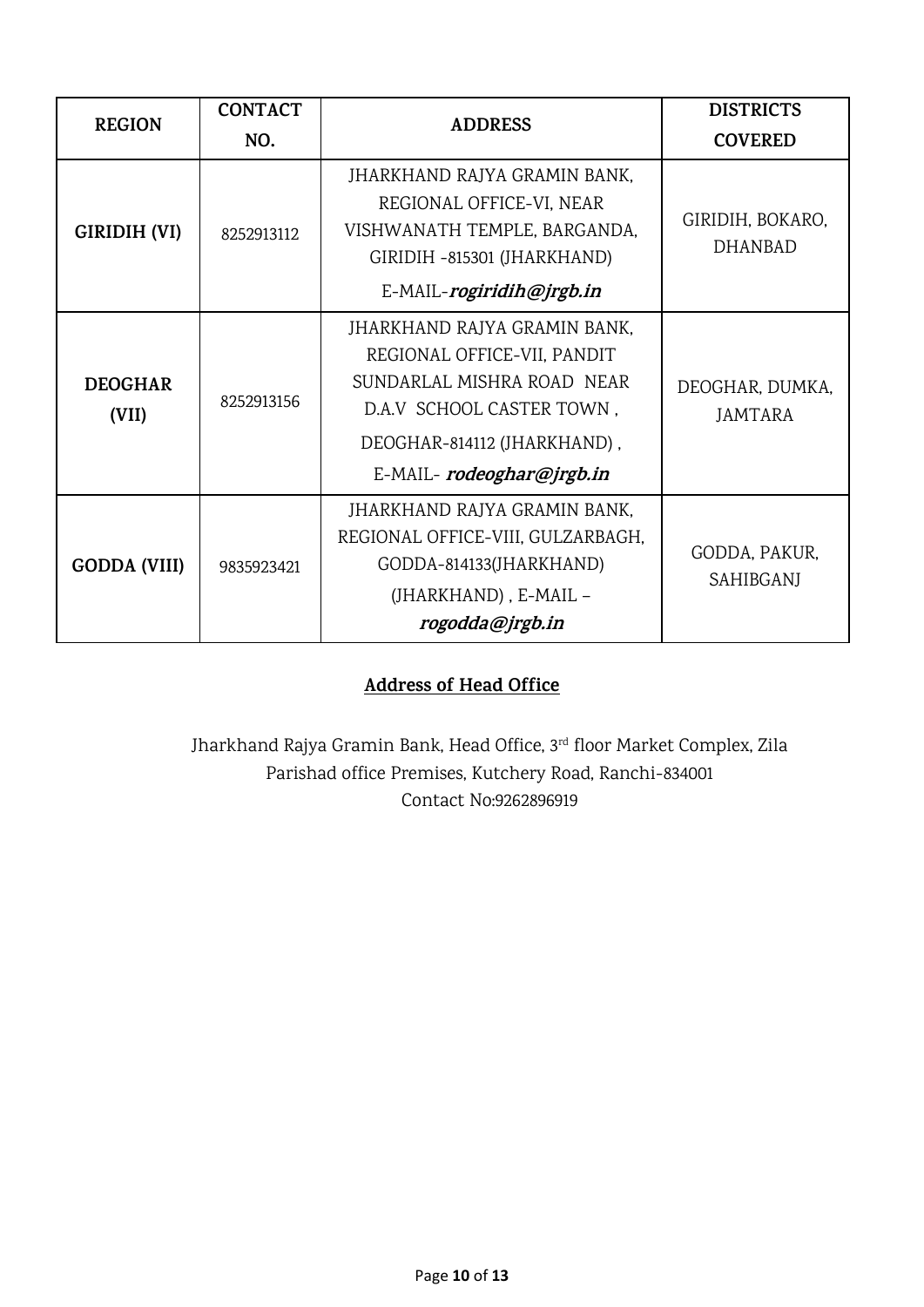### Annexure-B

### **FORMAT FOR APPLICATION**

…………….PI Affix Passport Size Photo of the Advocate

#### **BIO-DATA FORMAT**

| 01. NAME IN FULL                  |                 |
|-----------------------------------|-----------------|
| 02. DATE OF BIRTH                 |                 |
| 03. ADDRESS (a) OFFICE            |                 |
| (b) RESIDENCE :                   |                 |
| 04. TELEPHONE OFFICE              |                 |
| RESIDENCE                         |                 |
| Mobile Number                     |                 |
| FAX(If any)                       |                 |
| E-mail Address                    |                 |
| 05. ACADEMIC QUALIFICATIONS       |                 |
| 06. WHETHER YOU BELONG TO         | S.C/S.T/OBC/GEN |
| 07. DATE OF ENROLLMENT IN BAR     |                 |
| COUNCIL AND ROLL NO               |                 |
| 08. PRINCIPAL PLACE OF PRACTICE : |                 |
| 09. WHETHER PRACTICING IN CIVIL/  |                 |
| CRIMINAL SIDE                     |                 |
| 10. COURTS APPEARING IN           |                 |
| 11. (a) WHETHER YOU ARE APPEARING |                 |
| ON BEHALF OF ANY BANK(S)          |                 |
| FINANCIAL INSTITUTION(S)          |                 |
| COMPANY (IES) GIVE DETAILS :      |                 |
| (b) HAVE YOU BEEN DEPANELLED      |                 |
| ANY TIME.                         |                 |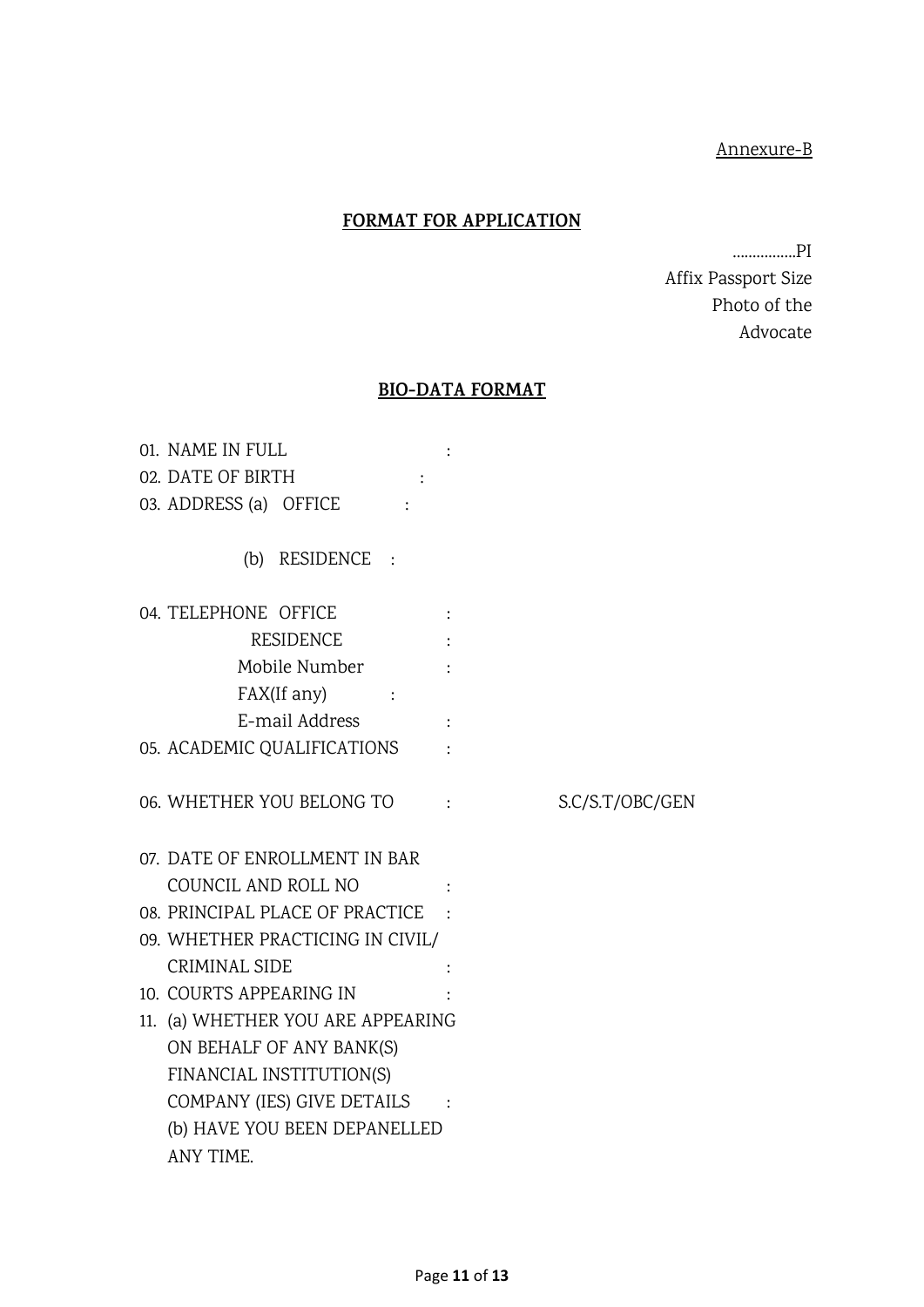GIVE DETAILS :  $\qquad \qquad$ 

| 12. TOTAL EXPERIENCE AT BAR       |                 |        |
|-----------------------------------|-----------------|--------|
| 13. (a) ARE YOU AN INCOME TAX     |                 |        |
| <b>ASSESSSEE</b>                  |                 | YES/NO |
| (b) PAN NUMBER                    |                 |        |
| 14. ARE YOU APPEARING IN ANY SUIT |                 |        |
| OR OTHER PROCEEDINGS AGAINST      |                 |        |
| JRGB?                             |                 |        |
| IF YES, GIVE DETAILS              |                 |        |
| 15. HAVE YOU SUFFERED ANY         |                 |        |
| PROFESSIONAL MISCONDUCT           |                 |        |
| PROCEEDINGS BEFORE BAR            |                 |        |
| COUNCIL, IF YES, GIVE DETAILS     | $\sim$ 10 $\pm$ | YES/NO |
| 16. DETAILS OF PROFESSIONAL       |                 |        |
| <b>ACHIEVEMENTS (IF ANY)</b>      |                 |        |

- 17. I Undertake to refrain from appearing against Jharkhand Rajya Gramin Bank in any suit, proceedings, enquiries which are pending disposal or proposed to be filed, nor would I offer any advises or opinions to any clients/parties, including companies and institutions, which may affect the interests of the bank; and I am agreeing to the advocates' fees structure fixed by the Jharkhand Rajya Gramin Bank for the matters entrusted to me. I am also aware that I am not entitled to :
	- (a) Retainer fee, (b) Travelling expenses and (c) Claim Junior Advocate's fee, unless specifically agreed to in writing by the Bank.

Bank has right to depanel or take necessary action against me, if any of the particulars given herein above are found to be misleading/untrue or on account of professional misconduct or negligence attributable to me/us or my/our authorized representatives.

18. I am enclosing copies of LLB degree certificate and Bar Council enrolment certificate duly self-attested.

I accept to work in the panel of Advocates of Jharkhand Rajya Gramin Bank and I shall abide by the above terms and other terms and conditions in vogue in the Bank and made from time to time.

I undertake and declare that I have been empanelled by the SBI and I have not been depanelled by the SBI neither any disciplinary proceeding is being conducted by the SBI or other organization against me.